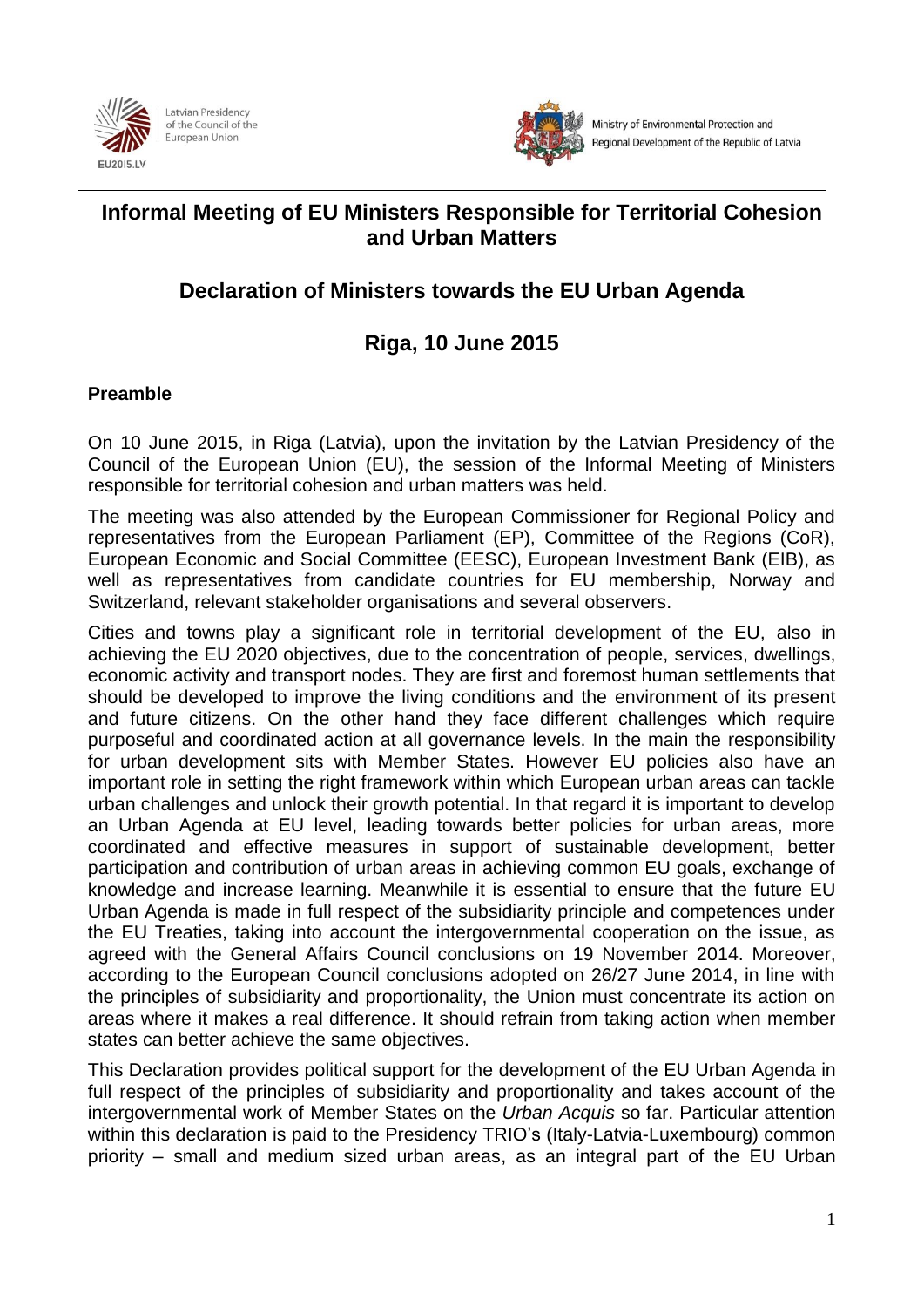Agenda, acknowledging their significant role and potential for balanced territorial development and achievement of common European goals.

#### **Ministers acknowledge:**

- 1. The role of urban areas in fostering sustainable economic, social and territorial cohesion of the European Union, developing the EU Urban Agenda and implementing EU and national policies.
- 2. The relevance of the polycentric urban structure of the EU and its contribution in achieving the goals of the Territorial Agenda 2020, also the importance of all types of urban settlements as centres for services, economic opportunities and culture for their surrounding areas.
- 3. The important position urban areas will hold in the universally applicable Post 2015 Development Agenda and the Sustainable Development Goals, in order to make them safer, more resilient, inclusive and sustainable.
- 4. The efforts made by consecutive Presidencies on intergovernmental cooperation on sustainable and integrated urban development and their contribution to the policy debate on sustainable cities, climate change and energy efficiency, integrated urban regeneration, demographic challenges, intra-EU mobility and migration, urban poverty, child poverty and challenges of inner areas.
- 5. The work carried forward by the Presidency TRIO (Italy-Latvia-Luxembourg) on small and medium sized urban areas, recognising their significant role and potential for balanced territorial development and achievement of common European goals, and supporting the conclusions attached to this Declaration (Annex I).
- 6. The important role of the Committee of Regions, EUROCITIES, the Council of European Municipalities and Regions, European Economic and Social Committee in voicing the interests of urban areas and regions; also the ongoing relevant work of URBACT, ESPON, EUKN, etc.

## **Minsters recognise the need:**

- 7. To work towards the EU Urban Agenda, that considers the urban dimension in European and national policies in an integrated way, in order to help realise the full potential and contribution of urban areas of all sizes, including small and medium sized urban areas, towards achieving common European and national objectives in full respect of subsidiarity and proportionality.
- 8. For an effective coordination of EU policies with an impact on urban development within the European Commission reflecting the horizontal, cross-sectorial and territorial nature of urban issues.
- 9. To improve the existing legal framework with an urban impact and to use the existing structures instead of creating new ones at the EU level, in order to foster more effective policies in support of sustainable and integrated urban development.
- 10.For integrated and place-based policies adaptable to different needs of urban areas and their inhabitants, making the most of the territorial potential across Europe.
- 11.For coherence between urban and other territorial issues, building on the important role of urban areas, including small and medium sized urban areas, for a better territorial development.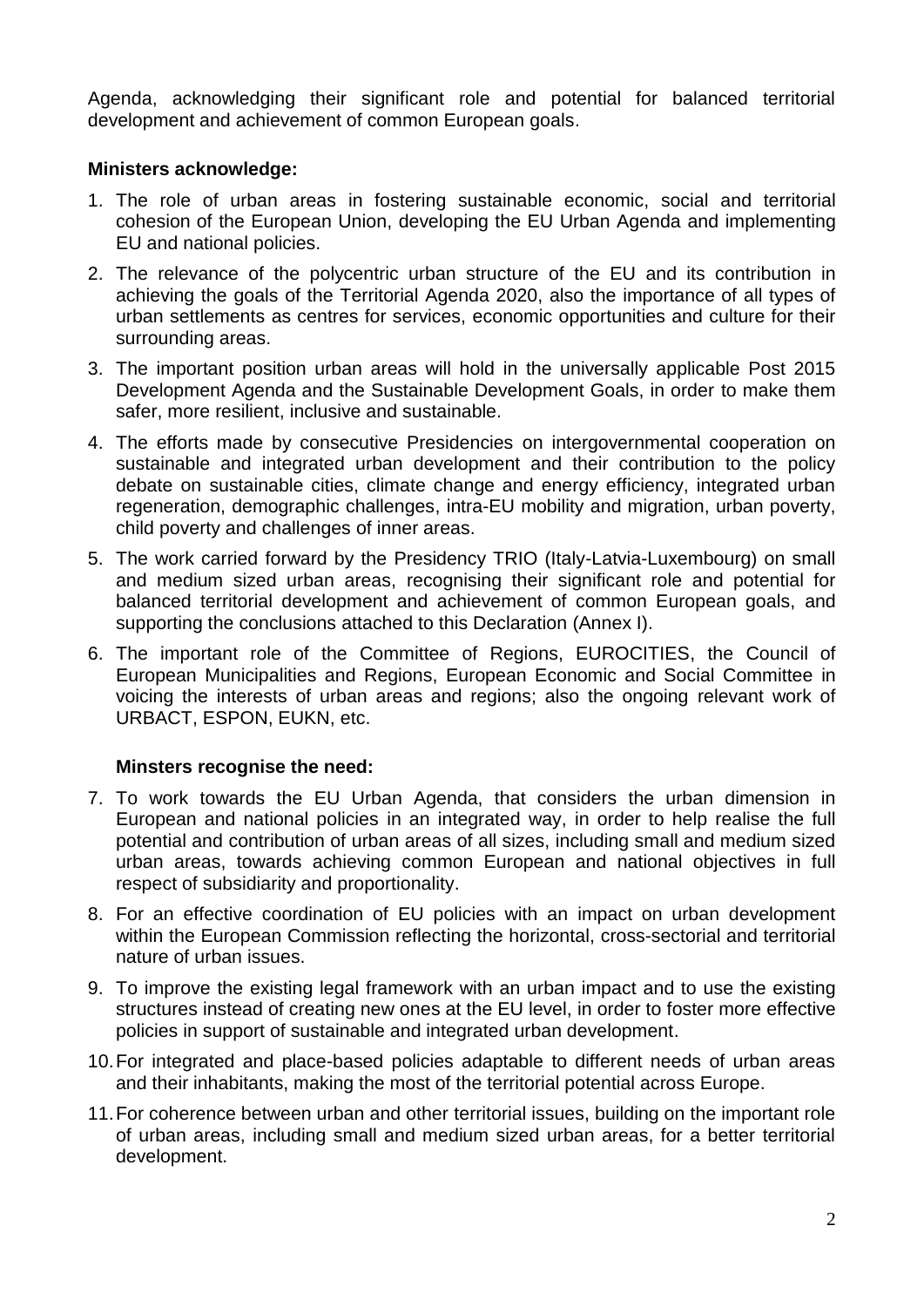#### **Ministers agree:**

12.To support the development of the EU Urban Agenda that:

12.1. should be taken forward in close partnership among Member States, the Commission, the EIB, regions, urban authorities and other concerned stakeholders, in conformity with the principles of subsidiarity and proportionality;

12.2. respects urban diversity and specificities, as well as contributes to unlocking the potential of all types of urban areas, including small and medium sized, also the most vulnerable and deprived neighbourhoods;

12.3. is aimed at opportunities that urban areas offer in terms of wider territorial development, jobs, growth and innovation, not only at tackling urban challenges;

12.4. demonstrates the shared understanding of sustainable and integrated urban development, and seeks to ensure a good quality of living and working environment for citizens;

12.5. provides an operational framework and effective instruments to horizontally improve the urban dimension in European policymaking, including better policies, territorial impact assessment, more tailor made and place sensitive EU-funds, including EIB finance, opportunities to exchange knowledge and best practices, research, and cooperation;

12.6. does not create administrative burden to national, regional or local governments;

12.7. promotes cooperation among urban areas of all sizes, as well as cooperation within functional urban areas and regions, including inner areas and cross-border polycentric metropolitan regions.

- 13.To strengthen the intergovernmental cooperation on urban and territorial development, in order to provide a clear contribution to the development and implementation of the EU Urban Agenda.
- 14.To promote the knowledge base and the data on urban development issues, referring to different types of urban units.
- 15.To support policies, at national or regional level, that have an impact on and that promote sustainable and integrated urban development and territorial cohesion, and contribute to the overall EU strategic objectives, raising awareness and fostering the coordination of sectors.
- 16.In accordance with the legal and institutional frameworks of the Member States, with appropriate means, to:
	- 16.1. support effective multi-level governance and to involve local and regional authorities in policy making, including the design, implementation and monitoring of urban policies and policies with a clear urban impact;
	- 16.2. facilitate adequate capacity in local and regional authorities, including by greater use of, and participation in EU European Territorial Cooperation programmes, to enable them to elaborate and implement integrated development strategies and perspectives where appropriate, and to foster favourable preconditions for cooperation among different territories in order to manage territorial interdependencies and complementarities;
	- 16.3. facilitate integrated and place-based territorial support measures that enable any type of territory to make most of its territorial potentials and address its specific challenges, including small and medium sized urban areas, independent of their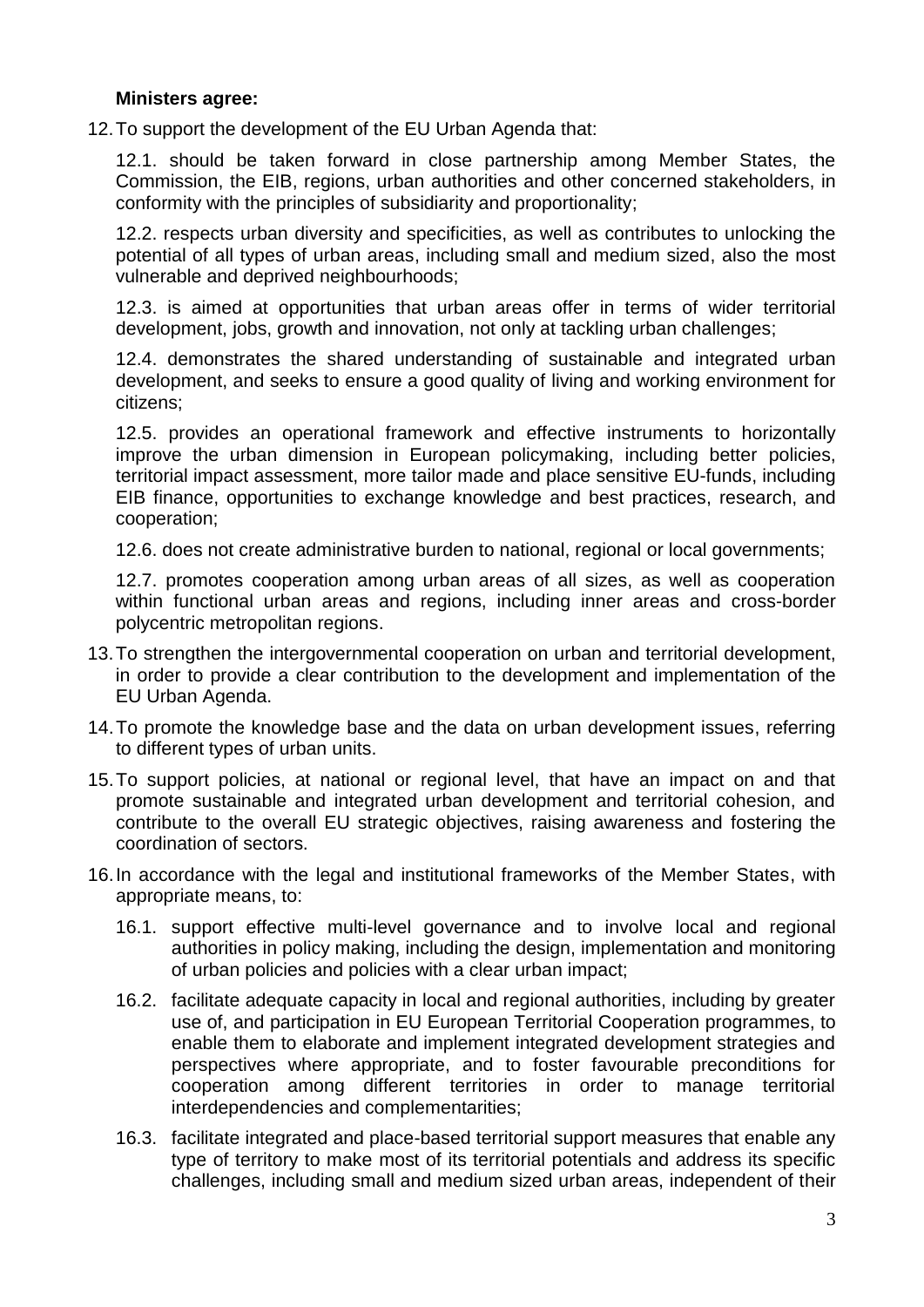geographical location.

- 17.To ensure continuity in the development of the EU Urban Agenda during the upcoming Presidencies and to identify the most important milestones for creating the Urban Agenda, and strive for a political agreement during the Dutch Presidency on an operational EU Urban Agenda.
- 18.To contribute to the UN-Habitat New Urban Agenda process aiming to ensure that the principles of integrated urban development and the forthcoming Sustainable Development Goals referring to urban development are well reflected in the Habitat III declaration.

#### **Ministers invite the European Commission:**

19.To make the EU Urban Agenda a priority and take concrete and immediate steps to:

19.1 improve coordination and effectiveness of EU policies and instruments with an urban impact to support sustainable and integrated urban development and contribution of urban areas to EU priorities;

19.2. enhance ex-ante impact assessment of new EU initiatives and legislation with regards to their territorial impacts and consequences for local authorities; and

19.3. strengthen, consolidate and harmonise the knowledge base and the data on urban development issues at the EU level, referring to different types of urban units.

20.To initiate and facilitate concerted actions in a limited number of cross-sectorial priority issues to be identified and selected in close cooperation among Member States, the Commission and other concerned stakeholders. In doing so:

20.1 also take into account the recommendations prepared at the intergovernmental level among others those specific to small and medium sized urban areas, urban poverty (including in the most deprived neighbourhoods), intra EU mobility and adverse effect of migration; and

20.2. make use of the relevant knowledge base of the Urban Audit, URBACT, ESPON, EUKN etc.

- 21.To monitor the contribution of urban areas to the strategic objectives of the European Union, follow - up and report on the progress of activities in the cross - sectorial priority issues and report back to Member States on a regular basis through the Urban Development Group. In undertaking monitoring activities to seek to minimise the administrative burdens on Member States.
- 22.To ensure that EU level regulations and instruments are flexible and place-sensitive, which allow Member States and regions to implement national and sub-national strategies and perspectives facilitating development of all types of territories, including small and medium sized urban areas.

#### **Ministers invite local and regional authorities:**

- 23.To actively contribute, through existing governance mechanisms, to the development of the EU Urban Agenda by identifying major urban challenges and opportunities that are both rooted in the local reality and broadly shared by cities and towns across Europe.
- 24.In accordance with the legal and institutional framework of the Members States, where appropriate and where resources allow, to:

24.1. play an active role in policy development and territorial impact assessment where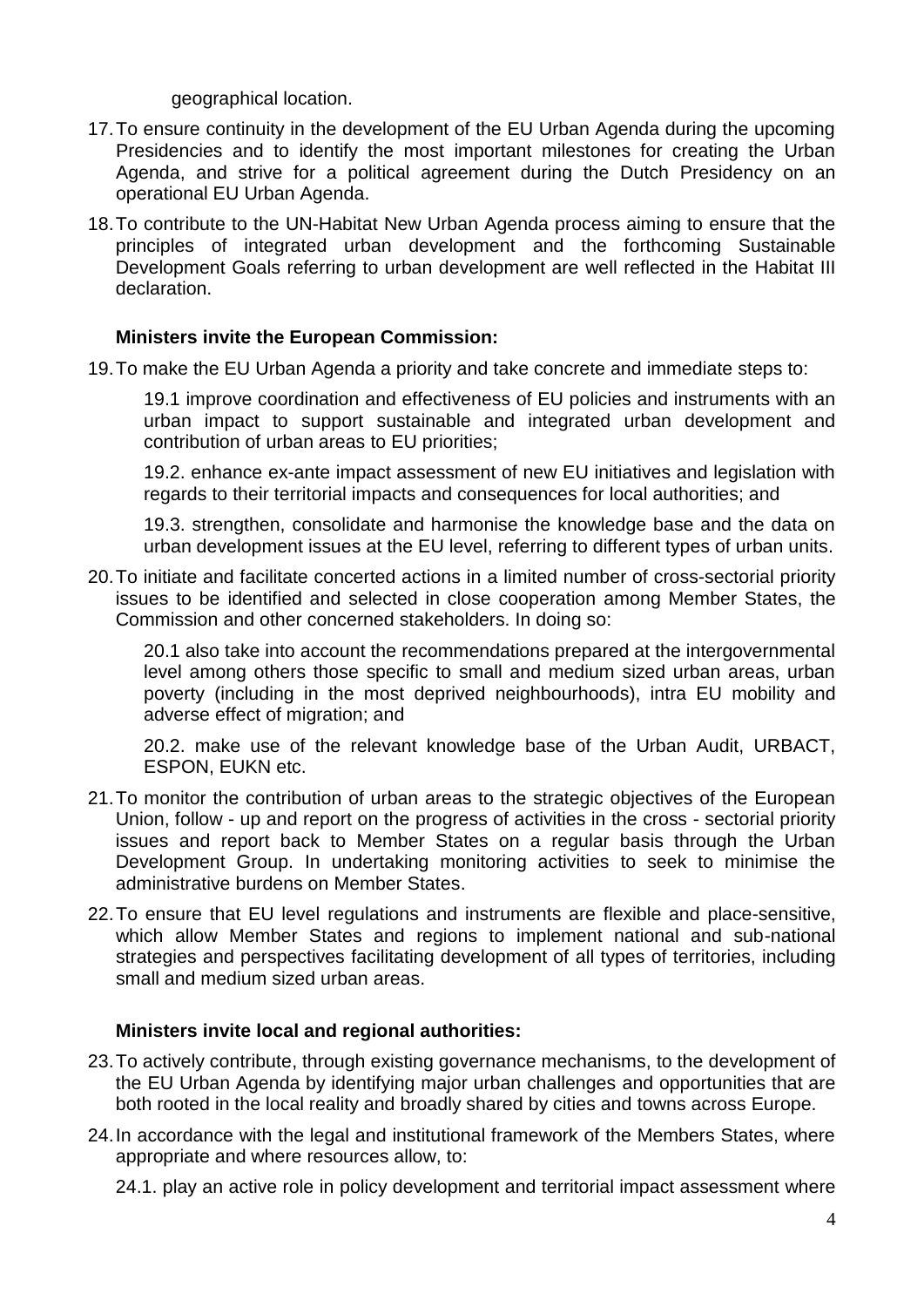those policies have an impact on urban areas and in which European collaboration has a clear added value;

24.2. provide partnership in sustainable integrated urban development on the ground involving local community and stakeholders, and aiming to deliver effective urban solutions to challenges that go beyond one sector and administrative borders;

24.3. elaborate and implement integrated local strategies using a participatory approach, that is responsible and well-balanced in terms of spatial planning, respecting local assets and using existing tools for promoting sustainable development of urban area and its hinterlands;

24.4. take into account the strategic objectives for a smart, sustainable and inclusive Europe in local development strategies, connecting EU strategies and policies with the local specificity and the citizens;

24.5. strengthen cooperation and networking among urban areas, urban and rural areas, also with partners across Europe, looking for comparative advantages and synergies to exploit together; to share good practices in tackling urban challenges and jointly build capacity; participate to the Urban Development Network; where helpful, to use the European level web based tool the Reference Framework for Sustainable Cities, developed by the EU Member States.

24.6. consider joining the EU level initiatives covering essential urban challenges, such as the "Declaration of mayors against child poverty".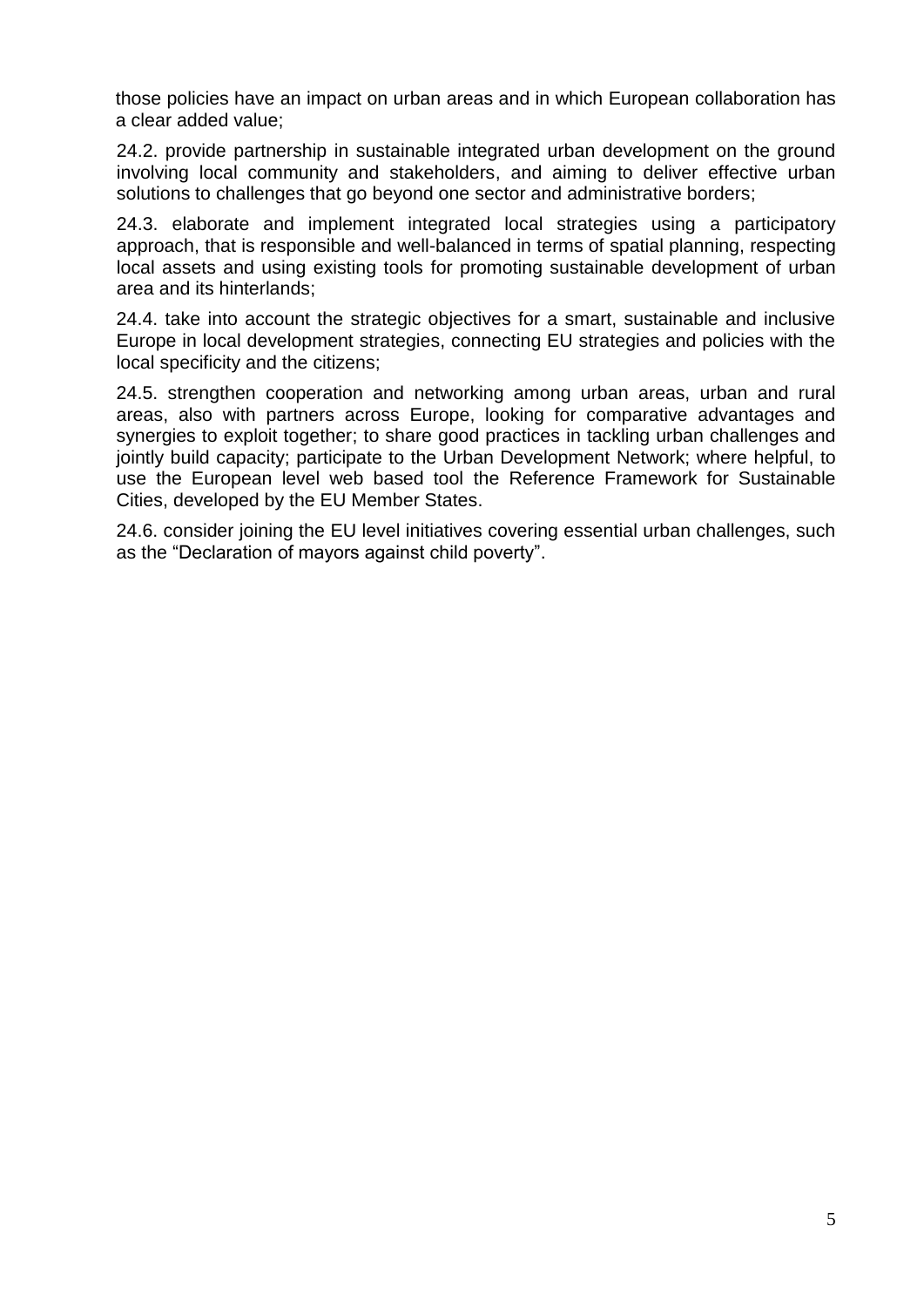## *Annex I*

1

#### **Acknowledgement of the significant role of small and medium urban areas in the overall territorial development<sup>1</sup>**

- 1. The essential **role of SMUAs has so far been less explored both in policies and studies** which up to now have focused on the role and issues of metropolitan areas and large cities. In Europe 24.2% of the inhabitants live in SMUAs with a population of 5,000 to 50 000. In total there are 8,350 SMUAs in Europe.
- 2. SMUAS **fulfil important economic and social functions** being centres for jobs, public and private services, nodes of local transport, as well as centres for local and regional knowledge production, innovation and infrastructure for a large share of the European population.
- 3. SMUAS are, therefore, **essential to avoid rural depopulation and urban drift**, promoting more balanced overall regional development. Yet they also **contribute to development of metropolitan areas** being connected in a polycentric network.
- 4. There is a **significant existing and potential collective contribution of SMUAs to EU common strategic goals**, especially regarding employment, climate change and energy sustainability and fighting poverty and social exclusion.
- 5. **Many SMUAs face a range of common challenges that need to be addressed** at different governance levels: declining and ageing population, emigration of young people, low economic activity and diversity, lack of highly educated and skilled labour, job creation, provision of and access to services, insufficient connectivity, lack of access to financial resources and capital investments, insufficient administrative and technical capacity, energy transition and climate change.
- 6. SMUAs have significant development **potentials that need to be utilised**: great opportunities for balancing economic activity and quality of life aspects, more flexibility to shift development orientation and more agility for policy innovation and experimentation.
- 7. It is **especially important for development of SMUAs** to foster diversification of economic activities and smart specialisation; find solutions for provision of qualitative, accessible and cost-efficient public services; to foster urban-urban, urban-rural, including inner areas, and cross-border co-operation within functional areas and to generally improve their attractiveness. Strong capacity of local authorities and active involvement of local community and stakeholders in development of the territory are essential in this regard.
- 8. It is important to provide **territorial support measures** that are comprehensive and flexible enough to enable any type of territory – urban, rural and areas with specific geographic features – **to make the most of their territorial potentials**.
- 9. Due to interdependency of SMUAs and other territories and their multi-sectoral challenges **support measures need to be provided** in the form of **integrated and place-based mechanisms**.

 $1$  In order to facilitate discussion and provide evidence base for it Latvia has elaborated a research report "Challenges of Small and Medium-Sized Urban Areas, their economic growth potential and impact on territorial development in the European Union and Latvia". Based on the report a number of observations and conclusions can be made.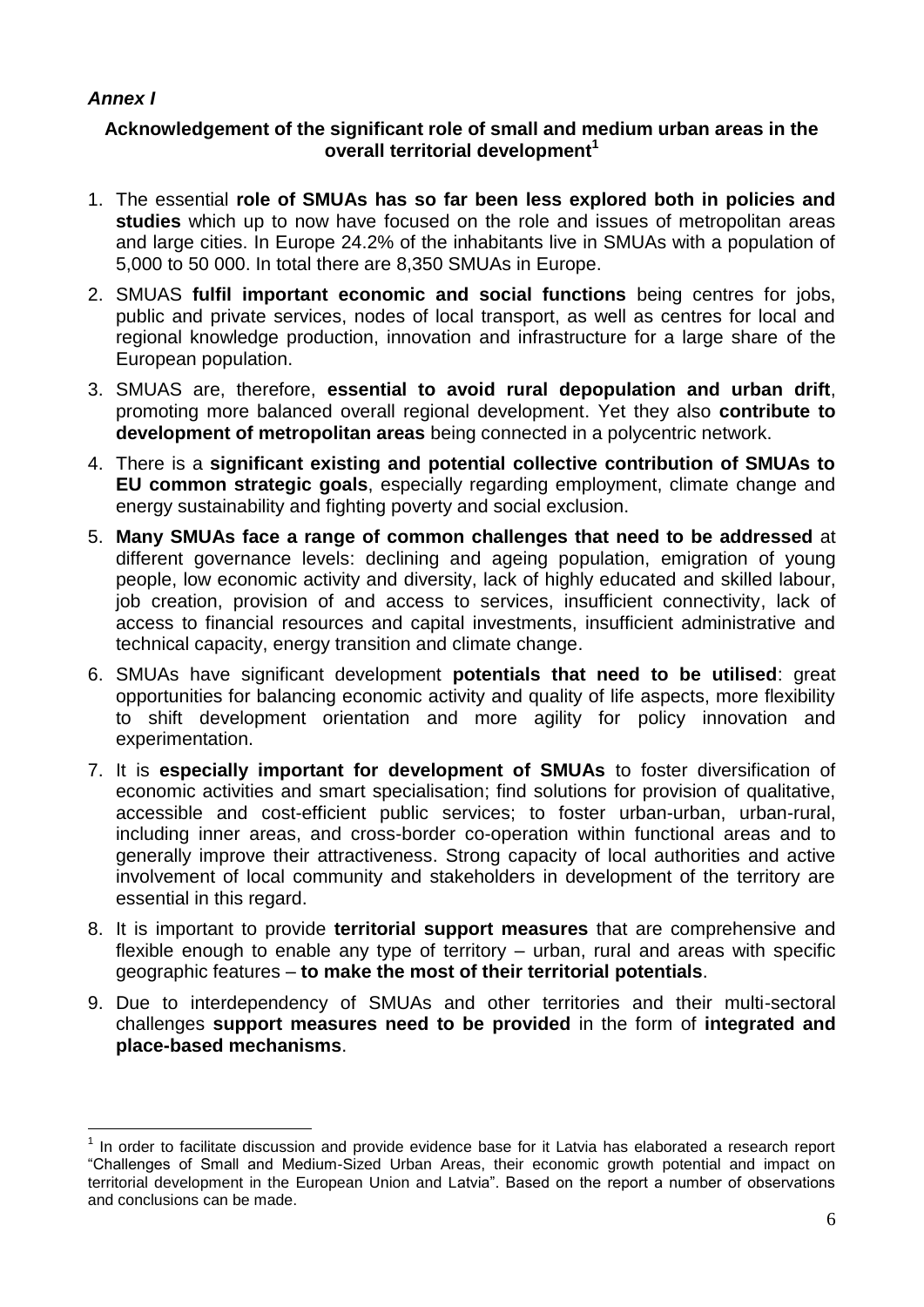# *Annex II*

## **List of Reference Documents**

(The presence of a document on this list should not be taken as endorsement of its contents)

- Communication from the Commission of 6 May 1997 entitled "Towards an urban agenda in the European Union" (COM(1997)0197).
- The "Lille Action Programme" adopted at the Informal Council of Ministers responsible for urban affairs held in Lille on 3 November 2000.
- The "Urban Acquis" adopted at the Informal Council of Ministers responsible for territorial cohesion, held in Rotterdam on 29 November 2004.
- The "Bristol Accord" adopted at the Informal Council of Ministers on sustainable communities held in Bristol on 6-7 December 2005.
- The "Territorial Agenda of the EU Towards a More Competitive and Sustainable Europe of Diverse Regions" adopted at the Informal Council of Ministers responsible for spatial planning and urban development held in Leipzig on 24-25 May 2007.
- Leipzig Charter on sustainable European cities, adopted at the Informal Council Meeting of Ministers on urban development of 24-25 May 2007 in Leipzig.
- The Communication from the Commission to the Council, the European Parliament, the Committee of the Regions and the European Economic and Social Committee entitled "Green Paper on Territorial Cohesion: Turning territorial diversity into strength" dated 6 October 2008 (COM(2008)0616).
- The "Marseille Declaration" adopted at the Informal Ministerial Meeting of Ministers responsible for urban development on 25 November 2008.
- The European Parliament resolution of 24 March 2009 on the Green Paper on Territorial Cohesion and the state of the debate on the future reform of cohesion policy (2008/2174(INI)); the European Parliament report of 24 March 2009 on the urban dimension of cohesion policy in the new programming period (2008/2130(INI)).
- The Treaty of Lisbon amending the Treaty on European Union and the Treaty establishing the European Community, signed at Lisbon, 13 December 2007 and entered into force on 1 December 2009.
- The Working Document of the Directorate-General for Regional Policy "Fostering the urban dimension – Analysis of the Operational Programmes co-financed by the European Regional Development Fund (2007-2013)" from November 2008; and the Guide from the Commission on "The urban dimension in Community policies for the period 2007 – 2013" updated in December 2009.
- The strategy "EUROPE 2020", approved by the European Council on 17 June 2010 following the.
- Commission Communication "EUROPE 2020: A strategy for smart, sustainable and inclusive growth" dated 3 March 2010 (COM(2010)2020); and the renewed "EU Sustainable Development Strategy", adopted by the European Council on 15/16 June 2006.